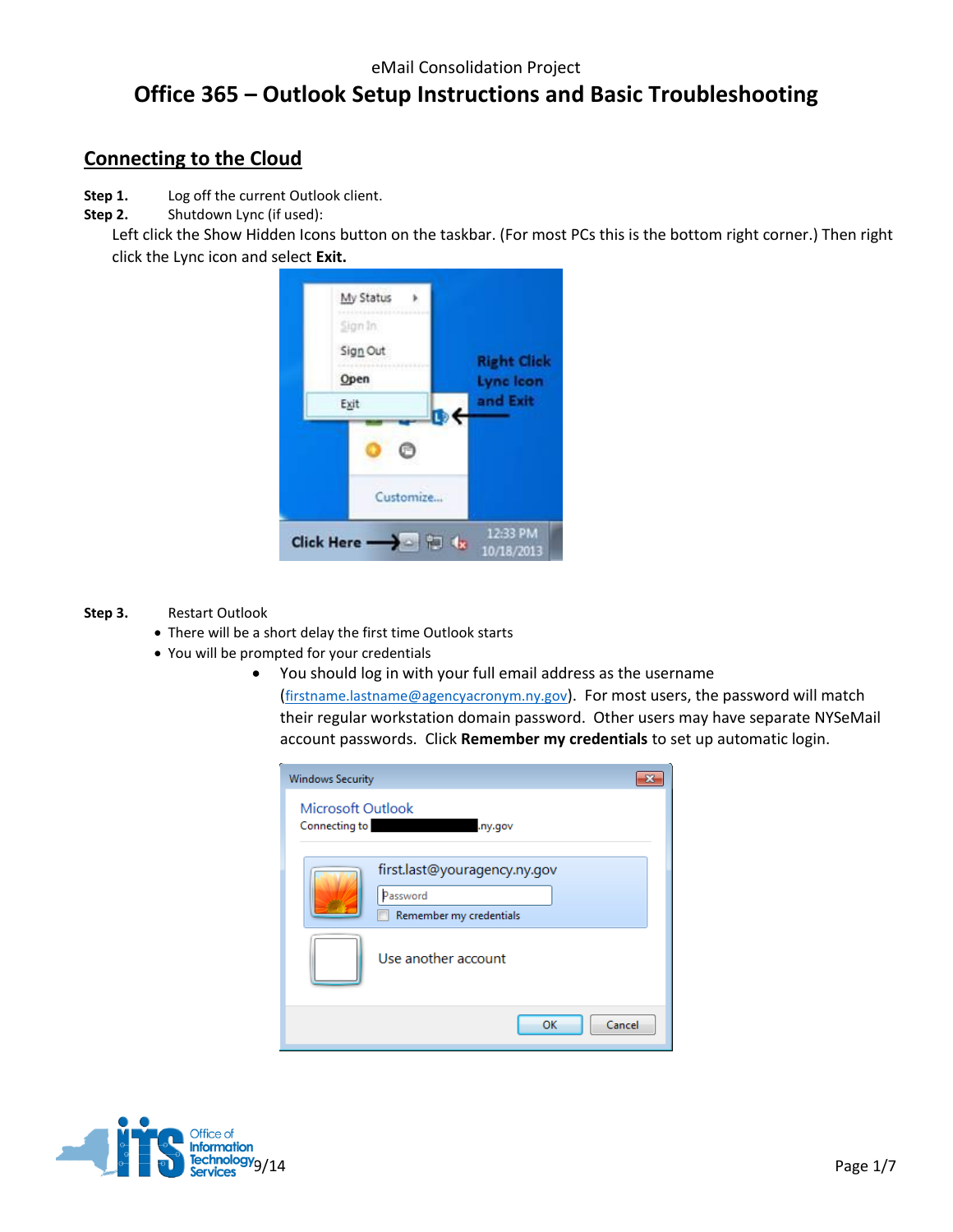### **OWA**

If you are not able to get to your email through your desktop client, try OWA before going any further.

Type the addres[s https://portal.microsoftonline.com.](https://portal.microsoftonline.com/) User name and password same as above.

### **Password Prompts:**

#### **Clear Credentials:**

If experiencing repeated password prompts in Outlook, you may try the following procedure to clear stored passwords and reconnect.

- 1. Close **Outlook** and Open the **Control Panel** and select the **Credential Manager** icon.
- 2. Remove any and all entries corresponding to MS Outlook credentials.



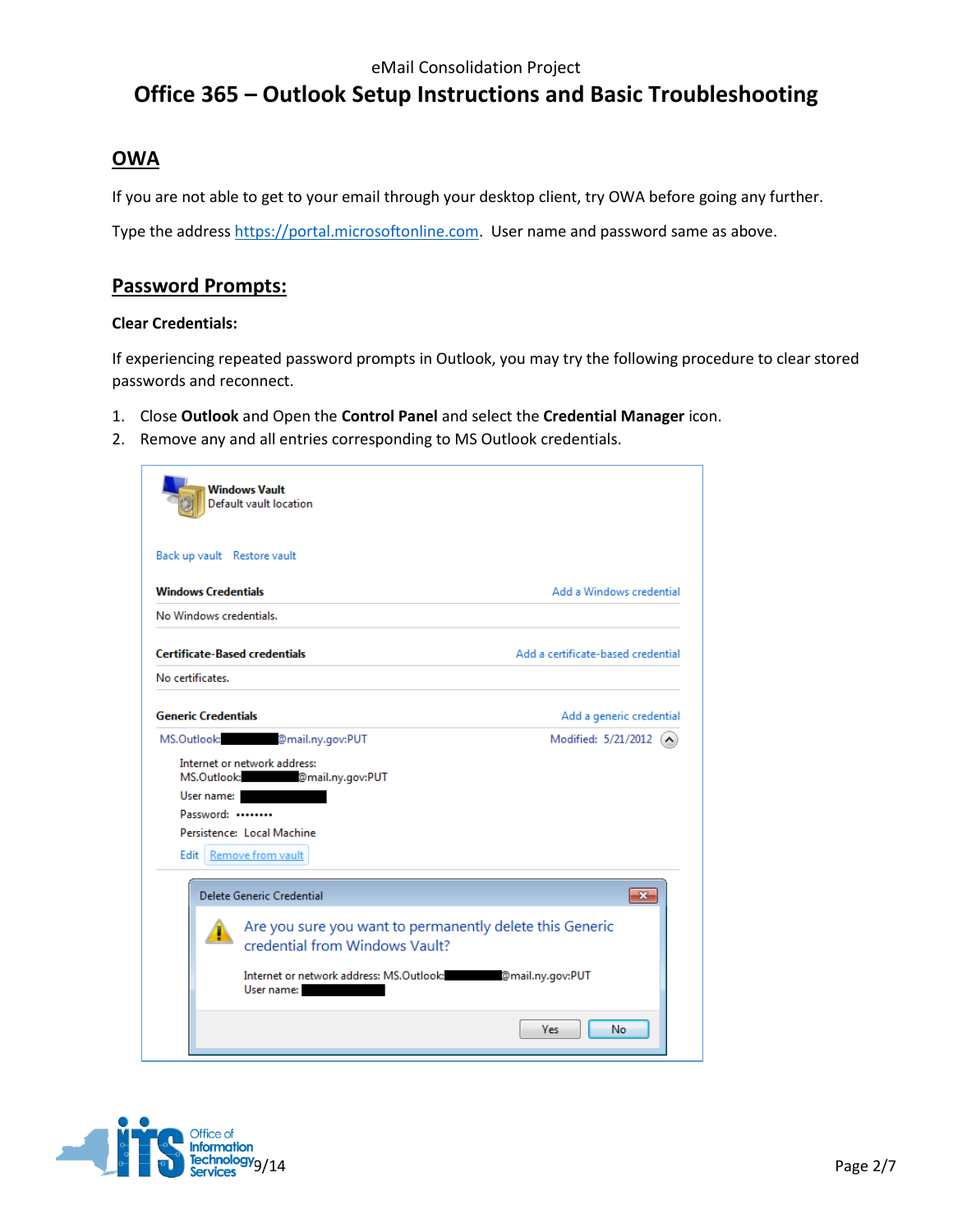#### eMail Consolidation Project

## **Office 365 – Outlook Setup Instructions and Basic Troubleshooting**

3. Reopen **Outlook.** When prompted for credentials you should log in with the email address as the username. For most users, the password will match their regular workstation domain password. Other users may have separate NYSeMail account passwords. Click **Remember my credentials** to set up automatic login.

| <b>Windows Security</b>                   |                                                                     |  |
|-------------------------------------------|---------------------------------------------------------------------|--|
| <b>Microsoft Outlook</b><br>Connecting to | .ny.gov                                                             |  |
|                                           | first.last@youragency.ny.gov<br>Password<br>Remember my credentials |  |
|                                           | Use another account                                                 |  |
|                                           | OK<br>Cancel                                                        |  |

#### **If you still cannot log in, please try repairing your profile:**

- 1. Control Panel and double click the Mail Icon.
- 2. Select Email-Account.



3. Highlight **Microsoft Exchange Server.**



4. Select **Repair**.

发 Repair...

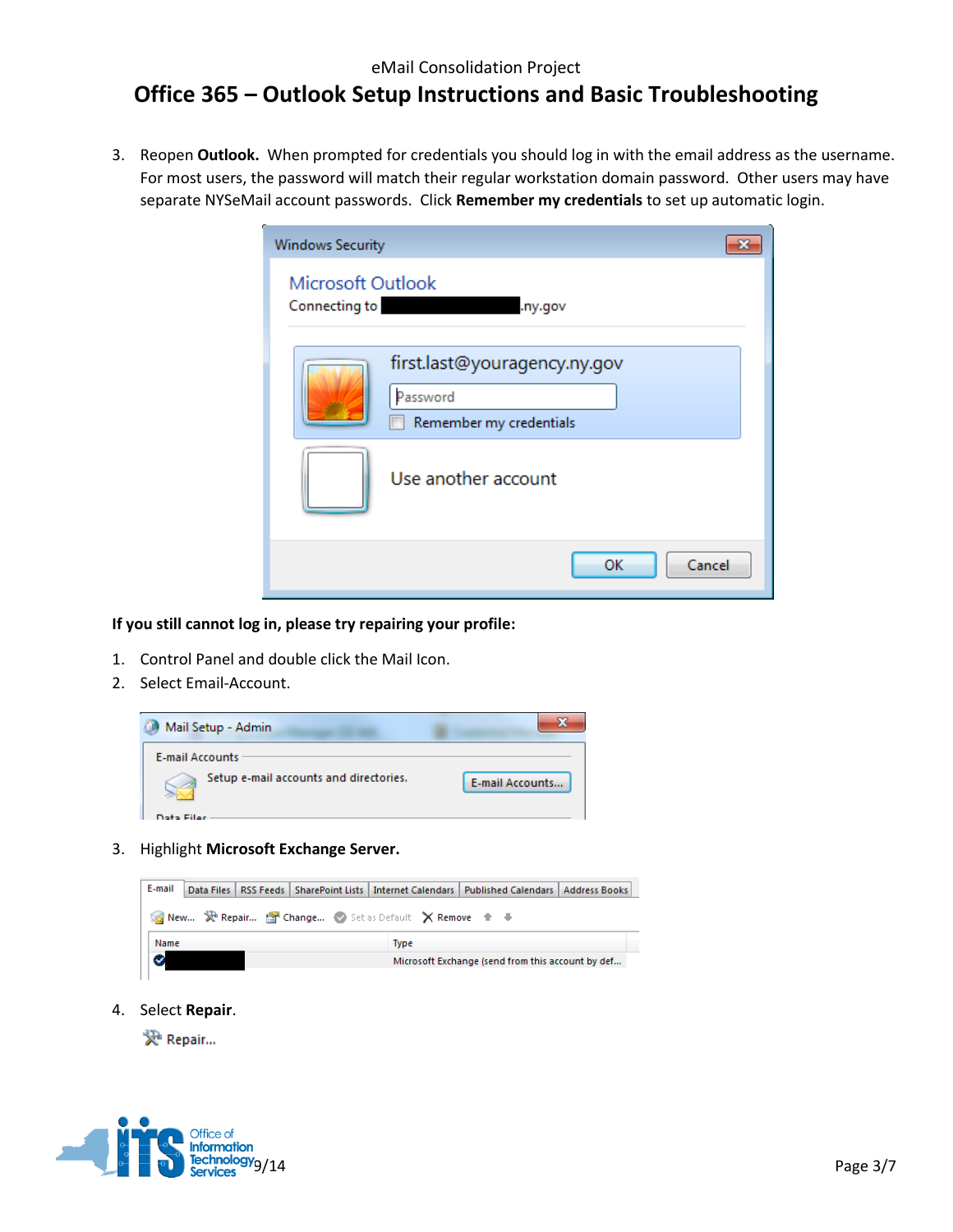5. Select **Next.**

| <b>Repair Account</b>                                                                      |                                         |                  | $\mathbf x$ |  |
|--------------------------------------------------------------------------------------------|-----------------------------------------|------------------|-------------|--|
| 家<br><b>Auto Account Setup</b><br>Outlook can automatically configure many email accounts. |                                         |                  |             |  |
| <b>O</b> E-mail Account                                                                    |                                         |                  |             |  |
| <b>Your Name:</b>                                                                          | <b>Example: Ellen Adams</b>             |                  |             |  |
| <b>E-mail Address:</b>                                                                     | Example: ellen@contoso.com              |                  |             |  |
|                                                                                            |                                         |                  |             |  |
|                                                                                            |                                         |                  |             |  |
| ◎                                                                                          | Manual setup or additional server types |                  |             |  |
|                                                                                            |                                         | Next ><br>< Back | Cancel      |  |

- 6. Wait until you see the "Your e-mail account is successfully configured to use Microsoft Exchange."
- 7. Select **Finish** and **Close**.

r

#### **If these steps do not clear the issue, Create a New 365 Profile.**

Follow the steps below to set up a New Profile. (Do not delete the current profile.)

1. Open the **Control Panel** and select the **Mail** icon, then click **Email Accounts** in the Mail Setup window.

| © > Control Panel > All Control Panel Items > |                        |                                                                                             |                 |                 |
|-----------------------------------------------|------------------------|---------------------------------------------------------------------------------------------|-----------------|-----------------|
| Adjust your computer's settings               |                        |                                                                                             |                 |                 |
| Action Center                                 |                        | <b>C</b> Administrative Tools                                                               | <b>AutoPlay</b> |                 |
| Color Management                              |                        | Mail Setup - Default Outlook Profile                                                        |                 | $\mathbf{x}$    |
| <b>Default Programs</b>                       | <b>E-mail Accounts</b> |                                                                                             |                 |                 |
| Display                                       |                        | Setup e-mail accounts and directories.                                                      |                 | E-mail Accounts |
| <b>A</b> Fonts                                | Data Files             |                                                                                             |                 |                 |
| Internet Options                              |                        | Change settings for the files Outlook uses to                                               |                 | Data Files      |
| Mail (32-bit)                                 |                        | store e-mail messages and documents.                                                        |                 |                 |
| <b>N. Performance Information and Tools</b>   | <b>Profiles</b>        |                                                                                             |                 |                 |
| Program Download Monitor (32-bit)             |                        | Setup multiple profiles of e-mail accounts and<br>data files. Typically, you only need one. |                 | Show Profiles   |
| Remote Control (32-bit)                       |                        |                                                                                             |                 |                 |
| SoundMAX AudioESP                             |                        |                                                                                             |                 |                 |
| <b>Taskbar and Start Menu</b>                 |                        |                                                                                             |                 | Close           |

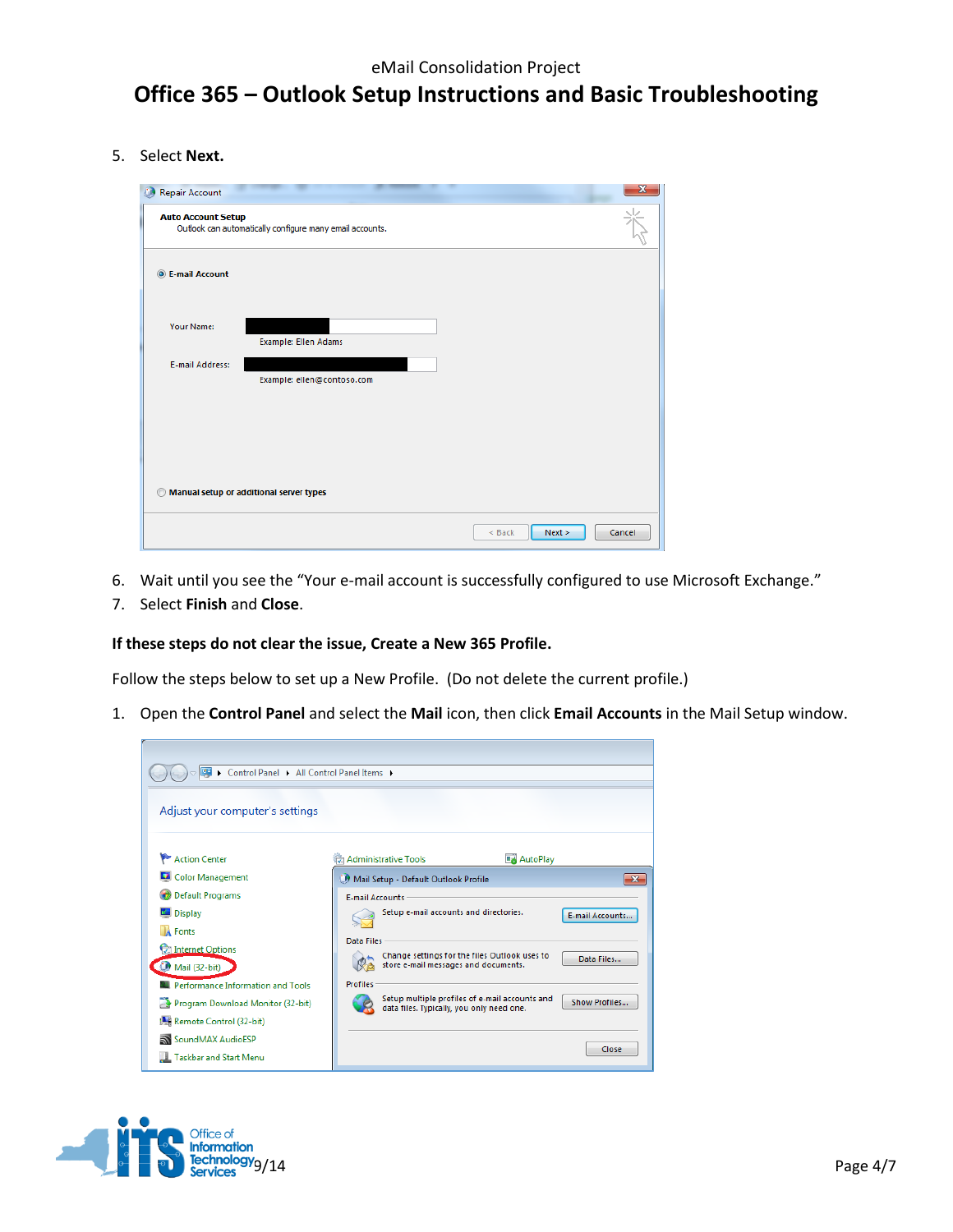2. Click **New** and the Add Account Window will open. Make sure **E-mail Account** is selected and click **Next.**

| Account Settings                                                                                                                                                                                                   | $\Sigma$ |       |
|--------------------------------------------------------------------------------------------------------------------------------------------------------------------------------------------------------------------|----------|-------|
| <b>E-mail Accounts</b><br>You can add or remove an account. You can select an account and change its settings.                                                                                                     |          |       |
| E-mail<br>Data Files<br>RSS Feeds   SharePoint Lists   Internet Calendars   Published Calendars   Address Books<br>Repair <sup>2</sup> Change Set as Default X Remove +<br>New<br>- 4                              | lors     |       |
| Name<br><b>Type</b>                                                                                                                                                                                                |          |       |
| Add Account<br><b>Choose Service</b>                                                                                                                                                                               |          | $-25$ |
| <b>O</b> E-mail Account<br>Connect to an e-mail account provided by your Internet service provider<br>(ISP) or your organization.<br>© Other<br>Connect to a server type shown below.<br><b>Fax Mail Transport</b> |          |       |
| $<$ Back<br>Next >                                                                                                                                                                                                 | Cancel   |       |

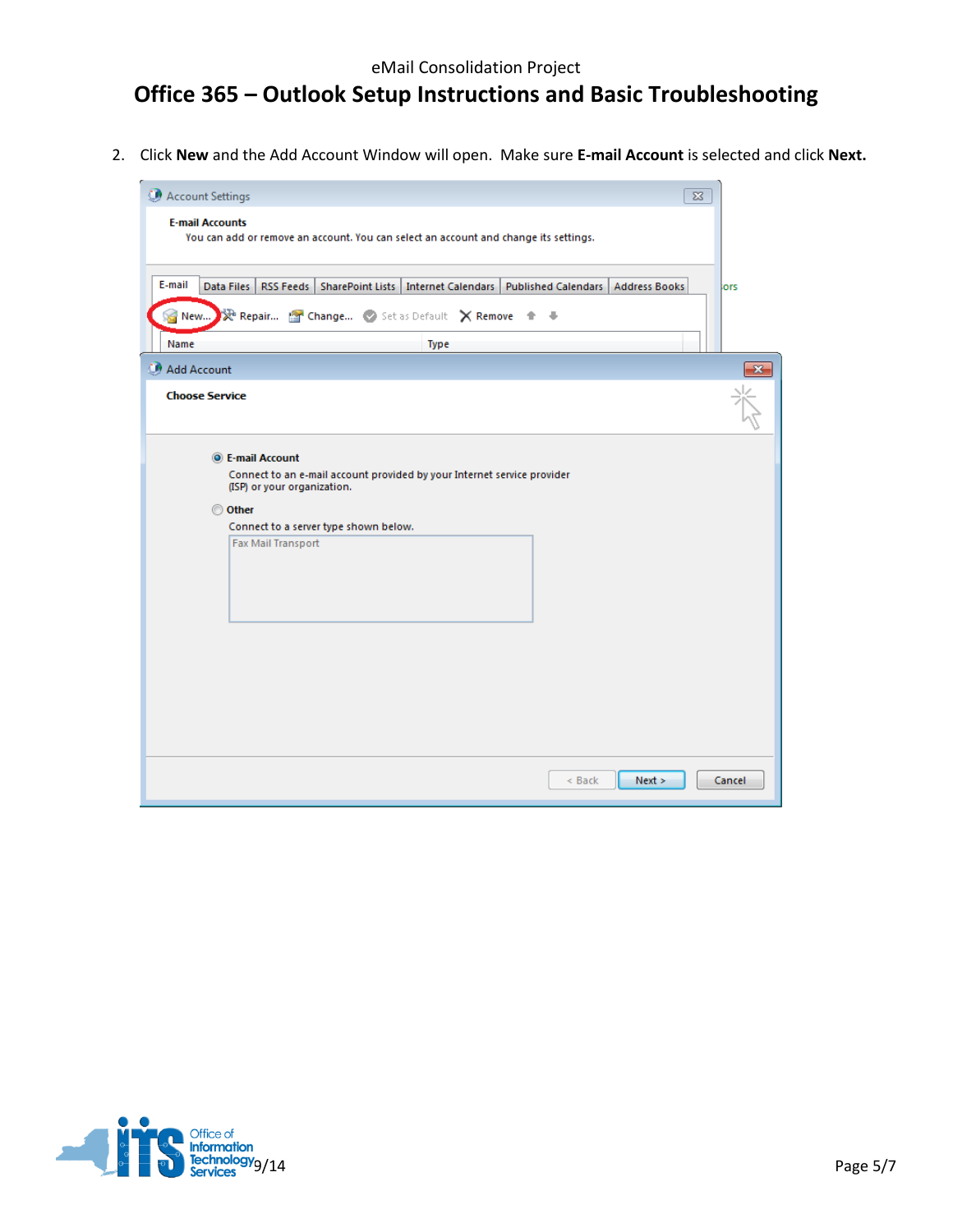### eMail Consolidation Project

## **Office 365 – Outlook Setup Instructions and Basic Troubleshooting**

3. In the **Your Name** field, enter a name for the new profile. (Suggest *Name* + "365" to make it clear that this new profile is configured for use with Office 365.) Then enter the email address. Do not attempt to fill in the Password fields. Click **Next.**

| Add Account               |                                                                    | $\mathbf{x}$ |
|---------------------------|--------------------------------------------------------------------|--------------|
| <b>Auto Account Setup</b> | Outlook can automatically configure many email accounts.           |              |
| <b>O</b> E-mail Account   |                                                                    |              |
| <b>Your Name:</b>         | <b>Firstname Lastname 365</b><br><b>Example: Ellen Adams</b>       |              |
| <b>E-mail Address:</b>    | firstname.lastname@youragency.ny.gov<br>Example: ellen@contoso.com |              |
| Password:                 |                                                                    |              |
| Retype Password:          | Type the password your Internet service provider has given you.    |              |
|                           |                                                                    |              |
|                           | Manual setup or additional server types                            |              |
|                           | Next ><br>$<$ Back                                                 | Cancel       |

4. The mailbox should then complete setup automatically. If the process fails, double-check that you are using the correct email address and try again.

| Add Account             |                                                                                      |                     |
|-------------------------|--------------------------------------------------------------------------------------|---------------------|
| <b>Congratulations!</b> |                                                                                      |                     |
| Configuring             |                                                                                      |                     |
|                         | Outlook is completing the setup for your account. This might take several minutes.   |                     |
| ✓                       | Establishing network connection                                                      |                     |
| ✓                       | <b>Searching for Search 1999</b><br>ny.gov settings                                  |                     |
|                         | Logging on to the mail server                                                        |                     |
|                         | Congratulations! Your email account was successfully configured and is ready to use. |                     |
|                         | Change account settings                                                              | Add another account |
|                         | $<$ Back                                                                             | Finish<br>Cancel    |

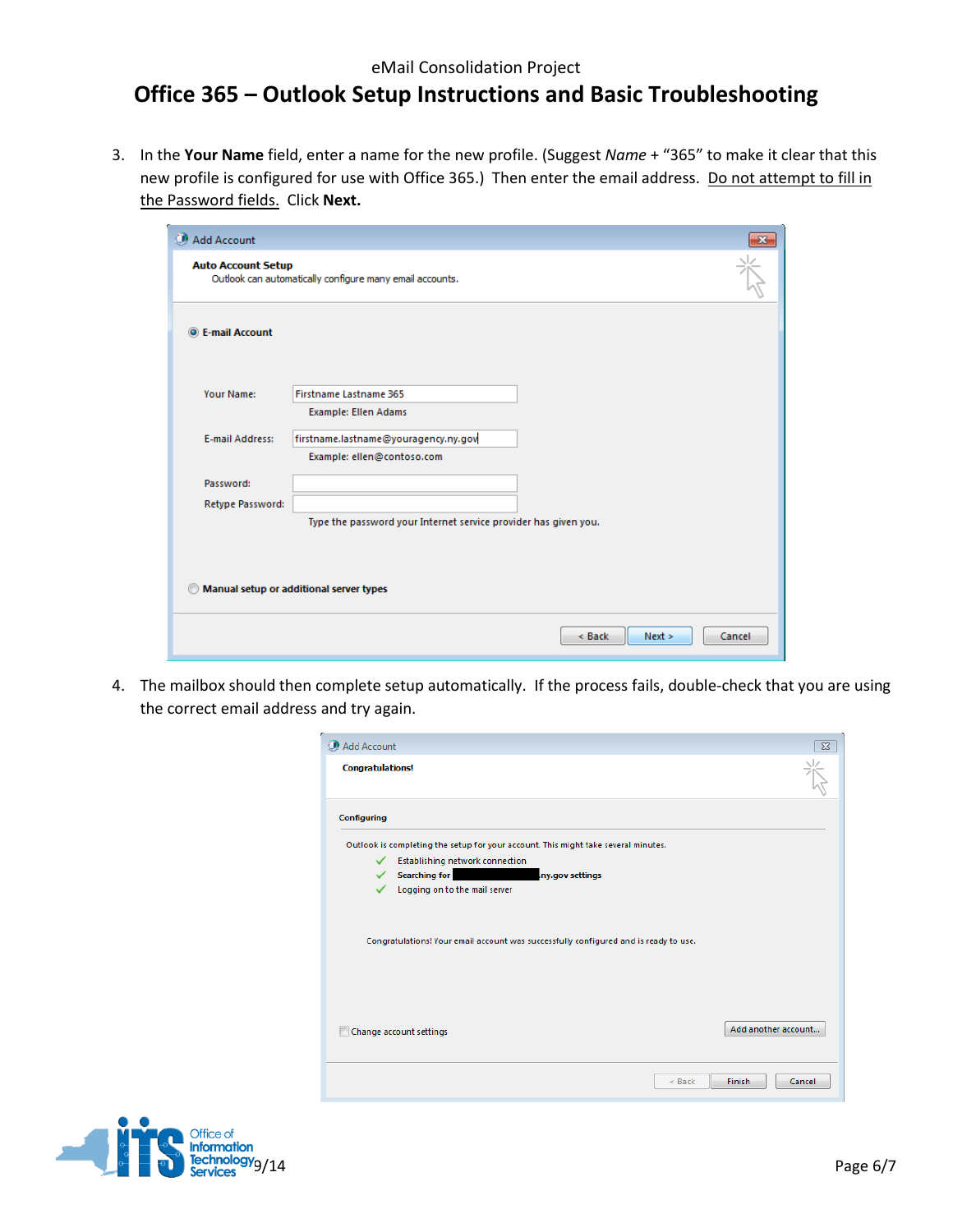## **Removing a shared mailbox from your outlook profile**

File  $\rightarrow$  Account Settings  $\rightarrow$  Account Settings

Double click on the name of the user

| <b>Account Settings</b> | Ж                                                                                                                                                                  |
|-------------------------|--------------------------------------------------------------------------------------------------------------------------------------------------------------------|
| <b>F-mail Accounts</b>  | You can add or remove an account. You can select an account and change its settings.                                                                               |
| E-mail                  | Data Files<br>RSS Feeds   SharePoint Lists   Internet Calendars   Published Calendars   Address Books<br>New X Repair <sup>19</sup> Change Set as Default X Remove |
| Name                    | <b>Type</b>                                                                                                                                                        |
|                         | Nicholas.Geleta1@its.ny.gov<br>Microsoft Exchange (send from this account by def                                                                                   |
|                         |                                                                                                                                                                    |
|                         | Selected account delivers new messages to the following location:                                                                                                  |
|                         | Nicholas.Geleta1@its.ny.gov\Inbox                                                                                                                                  |
|                         | in data file C:\Users\\Outlook\Nicholas.Geleta1@its.ny.gov - New365.ost                                                                                            |
|                         |                                                                                                                                                                    |

Click **More Settings** and then click the **Advanced Tab** on the top. Remove any shared mailboxes listed in the box.

| <b>Change Account</b><br><b>Server Settings</b><br>Enter the Microsoft B | $\Sigma$<br>Microsoft Exchange<br>Advanced<br>Connection<br>Security<br>General                                                                                                                                          | $\Sigma$                          |
|--------------------------------------------------------------------------|--------------------------------------------------------------------------------------------------------------------------------------------------------------------------------------------------------------------------|-----------------------------------|
| <b>Server Settings</b>                                                   | <b>Mailboxes</b><br>Open these additional mailboxes:<br>Add<br>Remove                                                                                                                                                    | heck Name                         |
| <b>Offline Settings</b>                                                  | <b>Cached Exchange Mode Settings</b>                                                                                                                                                                                     |                                   |
| Use Cached Excha<br>Mail to k                                            | Use Cached Exchange Mode<br>Download shared folders<br><b>Download Public Folder Favorites</b><br>Outlook Data File Settings<br><b>Mailbox Mode</b><br>Outlook is running in Unicode mode against Microsoft<br>Exchange. | months                            |
|                                                                          | OK<br>Cancel<br>Apply<br>DUCK                                                                                                                                                                                            | More Settings<br>Next ><br>Cancel |